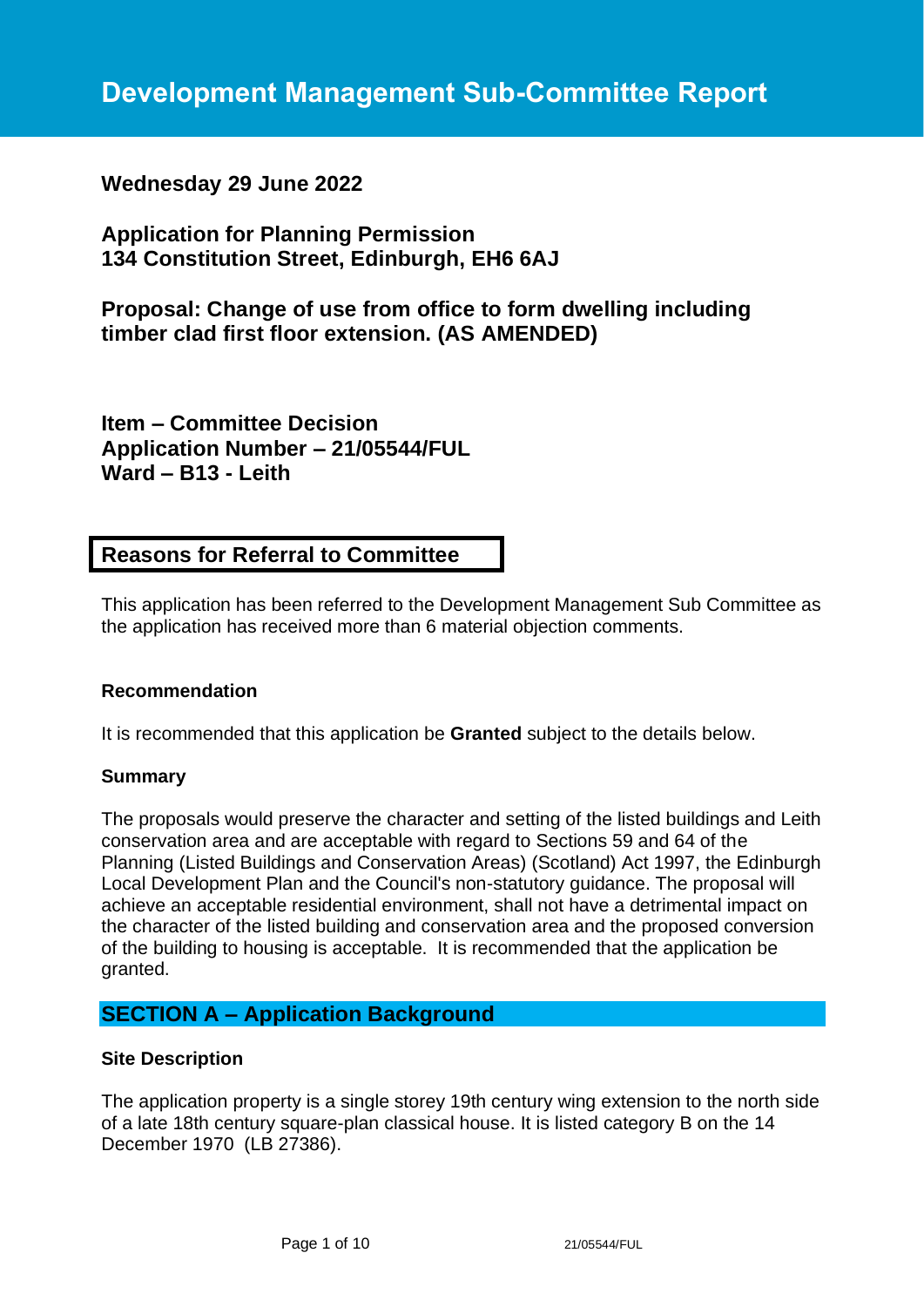# **Description of the Proposal**

The application is for the change of use of a former office to residential use. The proposal includes internal alterations and the formation of a new first floor extension on the flat roof.

Amendment:

− Position of first floor window adjusted along elevation

## **Supporting Information**

- − Solar Shading and Daylight Study
- − Design Statement

## **Relevant Site History**

21/06358/LBC 134 Constitution Street **Edinburgh** EH6 6AJ Change of use from office to form dwelling including timber clad first floor extension. **Granted** 10 May 2022

## **Other Relevant Site History**

No other relevant planning site history

## **Pre-Application process**

There is no pre-application process history.

## **Consultation Engagement**

No consultations undertaken.

## **Publicity and Public Engagement**

**Date of Neighbour Notification:** 26 October 2021 **Date of Renotification of Neighbour Notification:** Not Applicable **Press Publication Date(s):** 5 November 2021; **Site Notices Date(s):** 2 November 2021; **Number of Contributors: 8**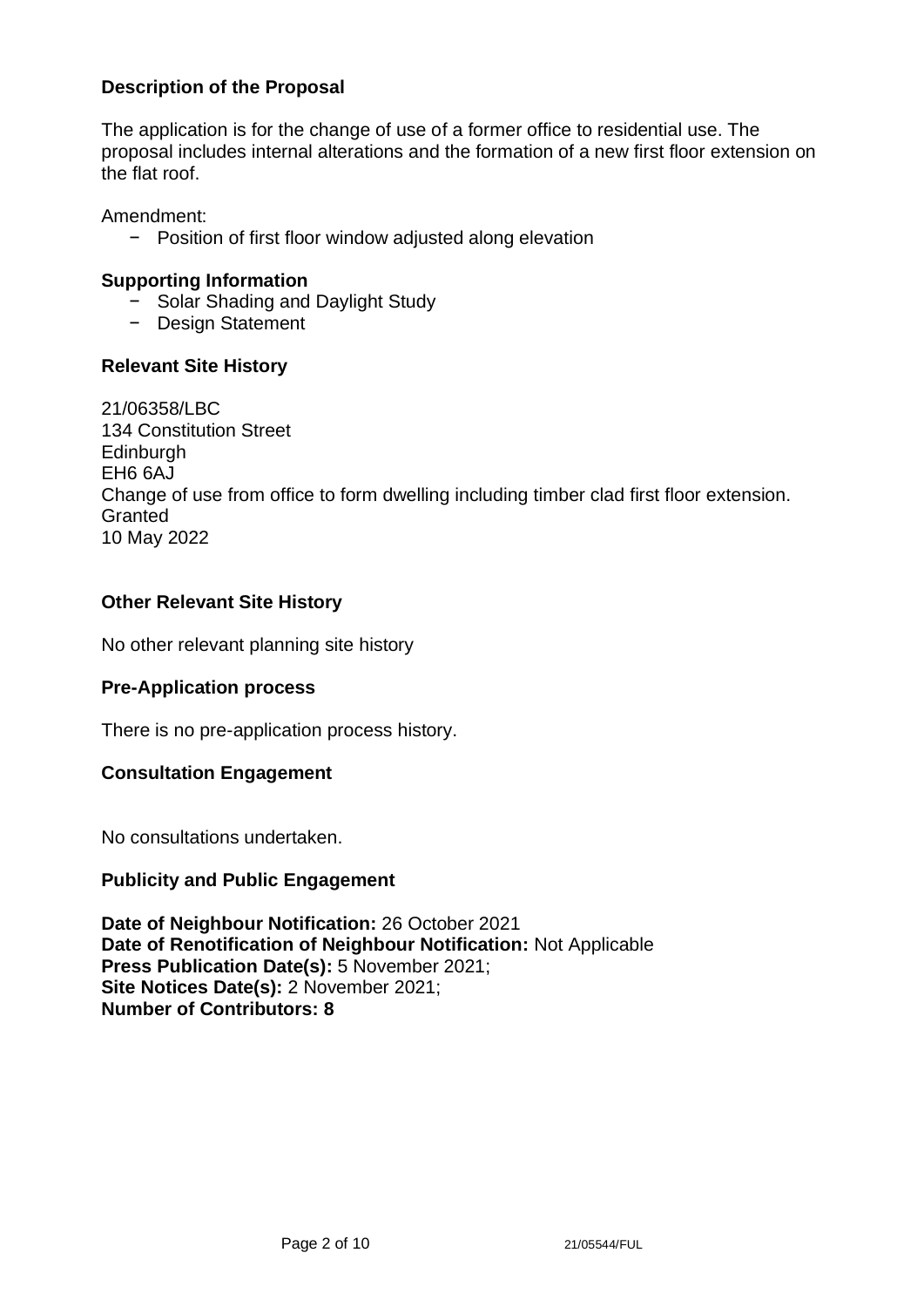# **Section B - Assessment**

#### **Determining Issues**

Due to the proposals relating to a listed building(s) and being within a conservation area, this report will first consider the proposals in terms of Sections 59 and 64 of the Planning (Listed Buildings and Conservation Areas) (Scotland) Act 1997 (the "1997 Heritage Act"):

- a) Is there a strong presumption against granting planning permission due to the proposals:
	- (i) harming the listed building or its setting? or
	- (ii) conflicting with the objective of preserving or enhancing the character or appearance of the conservation area?
- b) If the strong presumption against granting planning permission is engaged, are there any significant public interest advantages of the development which can only be delivered at the scheme's proposed location that are sufficient to outweigh it?

This report will then consider the proposed development under Sections 25 and 37 of the Town and Country Planning (Scotland) Act 1997 (the 1997 Act):

If the proposal is in accordance with the development plan the determination should be to grant planning permission unless material considerations indicate otherwise?

If the proposal is not in accordance with the development plan the determination should be refuse planning permission unless material considerations indicate otherwise?

In the assessment of material considerations this report will consider:

- − the Scottish Planning Policy presumption in favour of sustainable development, which is a significant material consideration due to the development plan being over 5 years old;
- − equalities and human rights;
- − public representations and
- any other identified material considerations.

#### **Assessment**

To address these determining issues, it needs to be considered whether:

#### **a) The proposals harm the listed building and its setting?**

The following HES guidance is relevant in the determination of this application:

- − Managing Change Extensions
- − Managing Change Interiors
- − Managing Change Windows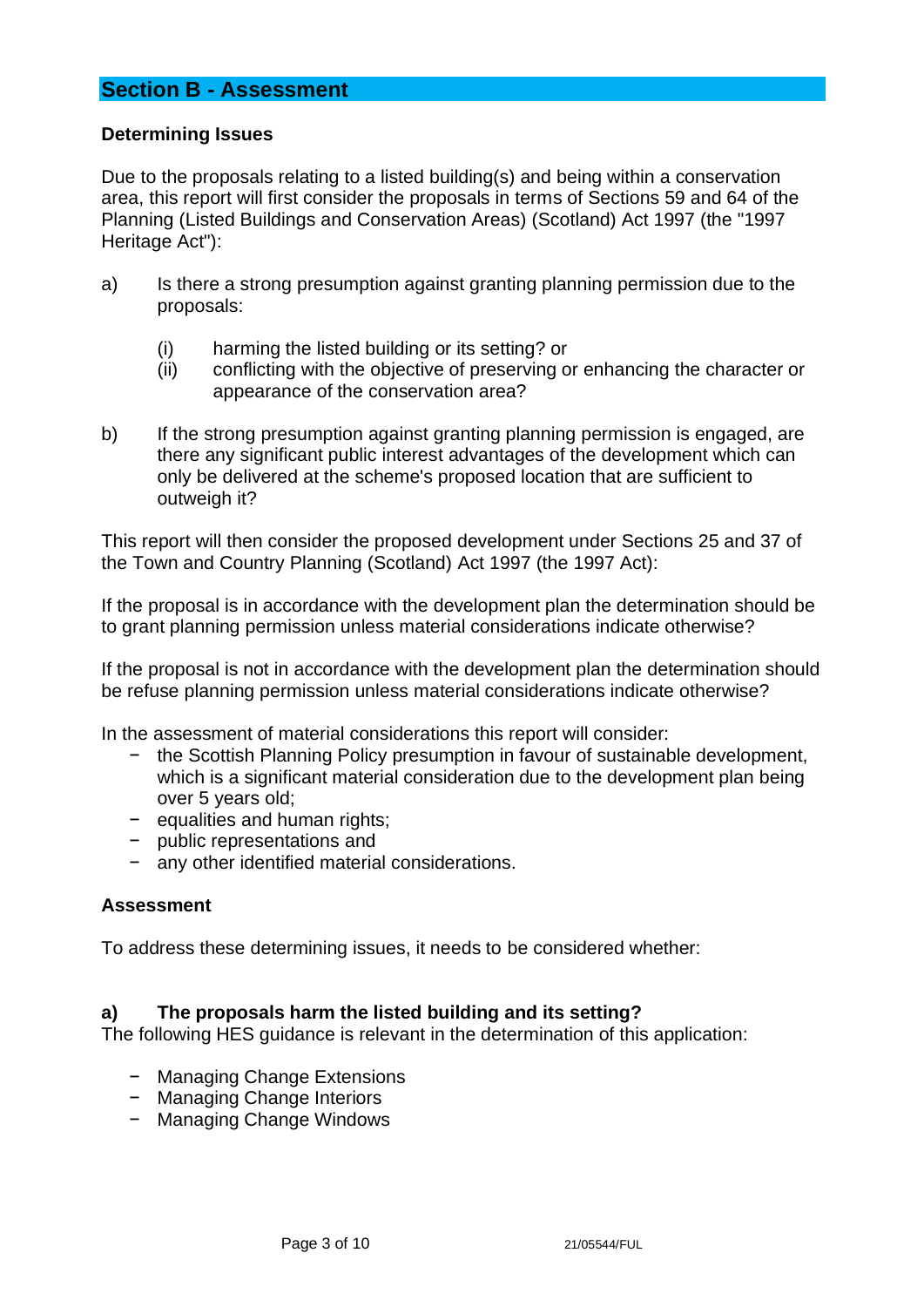The first-floor extension is proposed to sit on the flat roof of the northern wing building. The wings to the north and south form symmetrical architectural features that have been extensively altered in the past and retain little symmetrical detailing when viewed from the streetscape. The proposed extension shall be partially screened by an entrance gate and shall not disrupt the symmetrical characteristics of the listed property.

The proposed extension would form a contemporary addition to the front elevation of the building using black stained timber and aluminium, combined with its angular roof design, providing a complimentary feature to the classical architectural detailing of the building. It would represent a sympathetic and subservient development and would be of an appropriate scale in the context of the property's curtilage.

The alterations will not impact on any historical architectural features and will therefore not adversely impact on the special architectural or historic interest of the listed building.

# **Conclusion in relation to the listed building**

The proposal is acceptable in this regard and complies with Section 59 of the Planning (Listed Buildings and Conservation Areas) (Scotland) Act 1997.

# **b) The proposals harm the character or appearance of the conservation area?**

The Leith Conservation Area Character Appraisal emphasises the area's unique and complex architectural character, the concentration of buildings of significant historic and architectural quality, the unifying effect of traditional materials, the multiplicity of land use activities, and the importance of the Water of Leith and Leith Links for their natural heritage, open space and recreational value

There are a number of similar contemporary additions to buildings within the surrounding area, and the introduction of a relatively small scale and appropriately designed extension would not adversely affect the spatial characteristics of the area.

The green roof involves minimal alteration to the conservation area. The proposed materials, scale and design are appropriate and there will be no detrimental impact on the character or setting of the Leith Conservation Area.

The proposal would be a sympathetic development and would have no adverse effect on the character and appearance of the Leith Conservation Area.

# **Conclusion in relation to the conservation area**

The proposal complies with Section 64 of the Planning (Listed Buildings and Conservation Areas) (Scotland) Act 1997 in that it would preserve the character and appearance of the conservation area.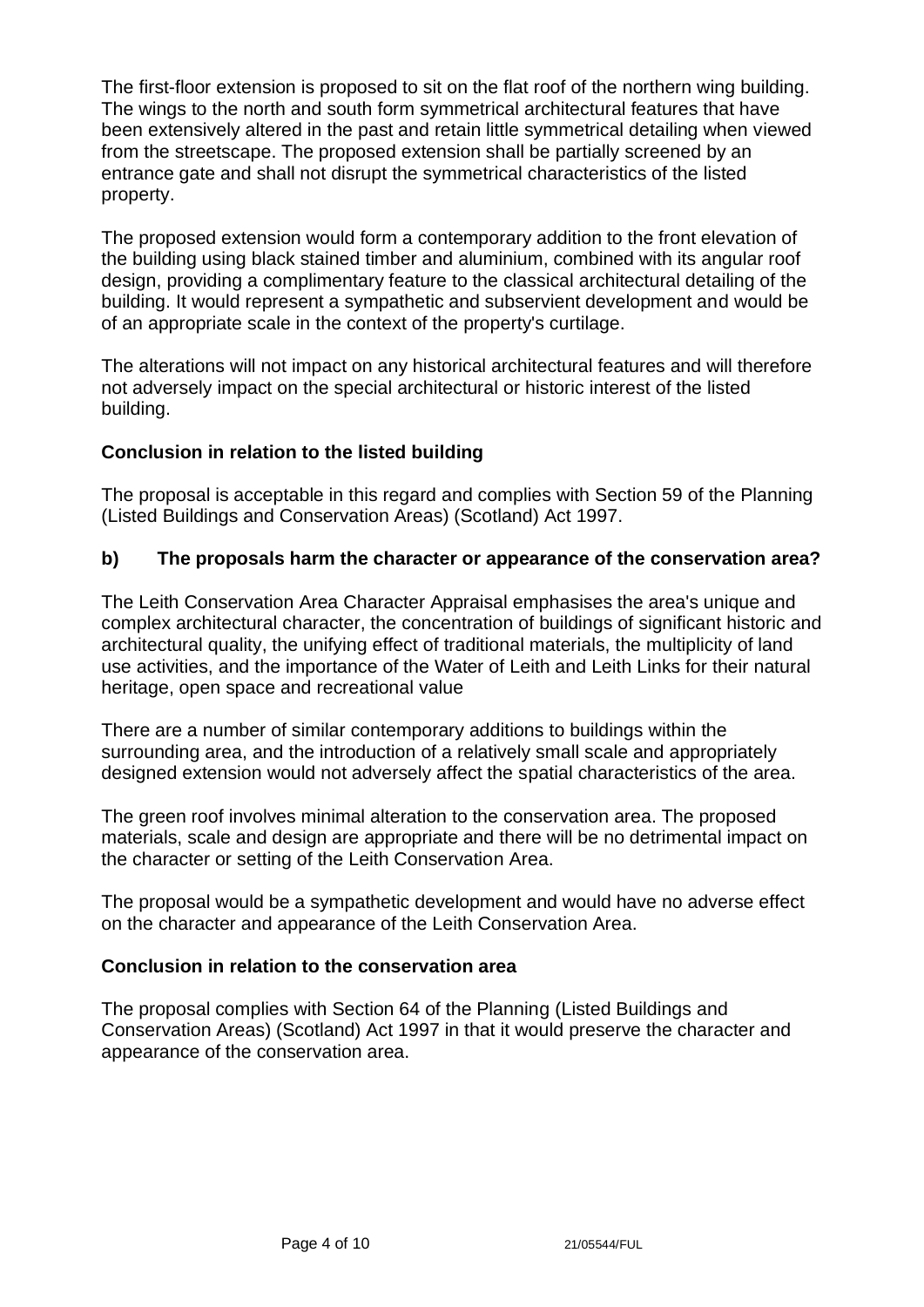# **c) The proposals comply with the development plan?**

The development plan comprises the Strategic and Local Development Plans. The relevant Edinburgh Local Development Plan 2016 (LDP) policies to be considered are:

- − LDP Housing policy Hou 5
- − LDP Environment policies Env 4 and Env 6
- − LDP Design policies Des 1, Des, 5 and Des 12
- − LDP Transport policies Tra 2, Tra 3 and Tra 4

The non-statutory 'Design' guidance is a material consideration that is relevant when considering policies Hou 5 and Des 5.

The non-statutory 'Listed Buildings and Conservation Area' guidance is a material consideration that is relevant when considering policies Env 4 and Env 6.

## *Principle*

Policy Hou 5 supports the proposed conversion to residential use and sets out the criteria for which planning permission will be granted for the change of use of the existing building in non-residential use to housing. The proposal is compatible with adjacent established residential uses and is considered further below.

The proposal is acceptable in principle.

## *Scale, form and design*

The first-floor extension will sit on the flat roof to the north of the host property. This view is partially obscured by an existing sandstone gate forming the entrance to the side alley. The proposed extension will sit behind this feature which will act to partially obscure the contemporary extension from public views along Constitution Street.

The extension will use dark timber cladding and aluminium materials to introduce a modern and high-quality elevation that would provide a distinct and sympathetic contrast with the simple detailing of the host building and architecture of the surrounding historic properties.

The proposal is acceptable in design terms and comply with LDP policy Des 1 and Des 4.

# *Amenity*

The application is for the change of use from an office unit to a residential dwelling. The residential use would match the existing character of the surrounding properties and would not create an intensification of noise generated on the site. The residential use would not have a detrimental impact on the amenity of neighbours.

The conversion of the premise to residential use will provide a good standard of amenity in terms of accommodation. The property will have a dual aspect and will exceed the minimum internal floor area for a three-bedroom flat as specified in the Edinburgh Design Guidance. All habitable rooms within the flat will receive adequate levels of daylight through the window openings.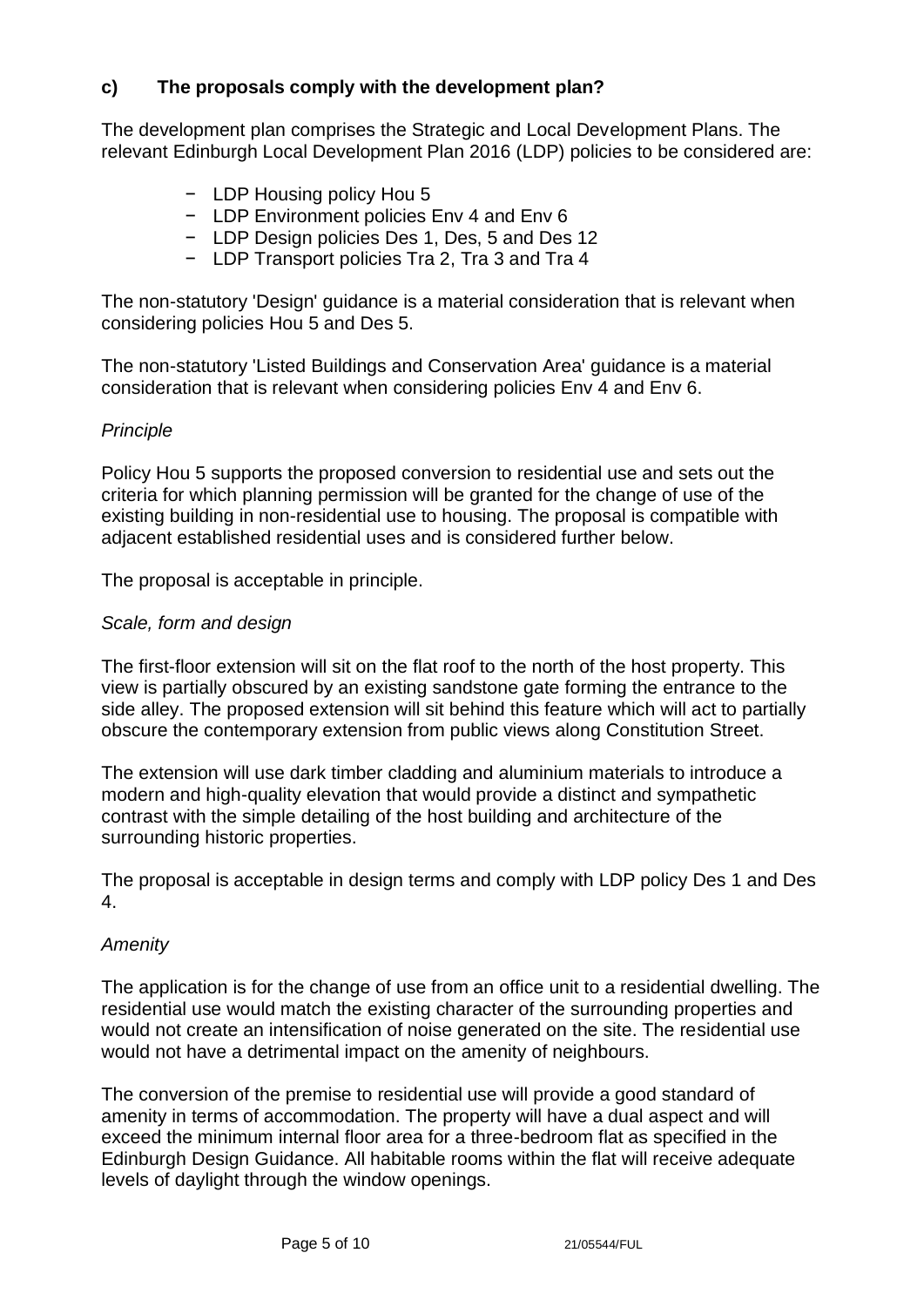The proposal does not offer any private green space; However, the site is in close proximity to Leith Links and other high-quality amenity spaces. In these circumstances, the absence of private garden space is acceptable in this location.

A Solar Shading & Daylighting Study has been undertaken in order to assess the impact of the proposed extension on neighbouring residential dwellings. Analysis has been carried out to assess the Impact of the proposed development on the immediate neighbouring residential dwelling (136 Constitution Road), the potential impact of shading and to review the available daylight provision to the adjacent building as a result of the development.

The results show that there is no notable additional shading to the neighbouring property and that there is no significant impact to the existing daylighting levels as a result of the new development.

Although the distance between the proposed first floor window and the kitchen window on the host building measures 4.8 meters, the application has been amended and the first-floor bedroom window has been moved to face the gable of the neighbouring building. Future occupiers will not immediately overlook the neighbouring property. Furthermore, the highly urban context of the property would justify a minor breach of overlooking and the overall impact on neighbouring amenity would be minimal. The proposed extension will not have an unreasonable impact on neighbouring amenity.

The proposal shall result in the creation of a suitable residential dwelling and shall not impact on neighbouring amenity.

#### *Transport*

The proposal includes sufficient provision for internal private cycle storage. The site is in a central location that is well served by public transport.

The property has an established off-street parking lot within the front curtilage of the property. The proposal includes the provision for a single private parking space which would be acceptable in this case.

The proposal is acceptable in transport terms and complies with LDP policy Tra 2, Tra 3 and Tra 4.

## **Conclusion in relation to the Development Plan**

The proposals comply with the Development Plan.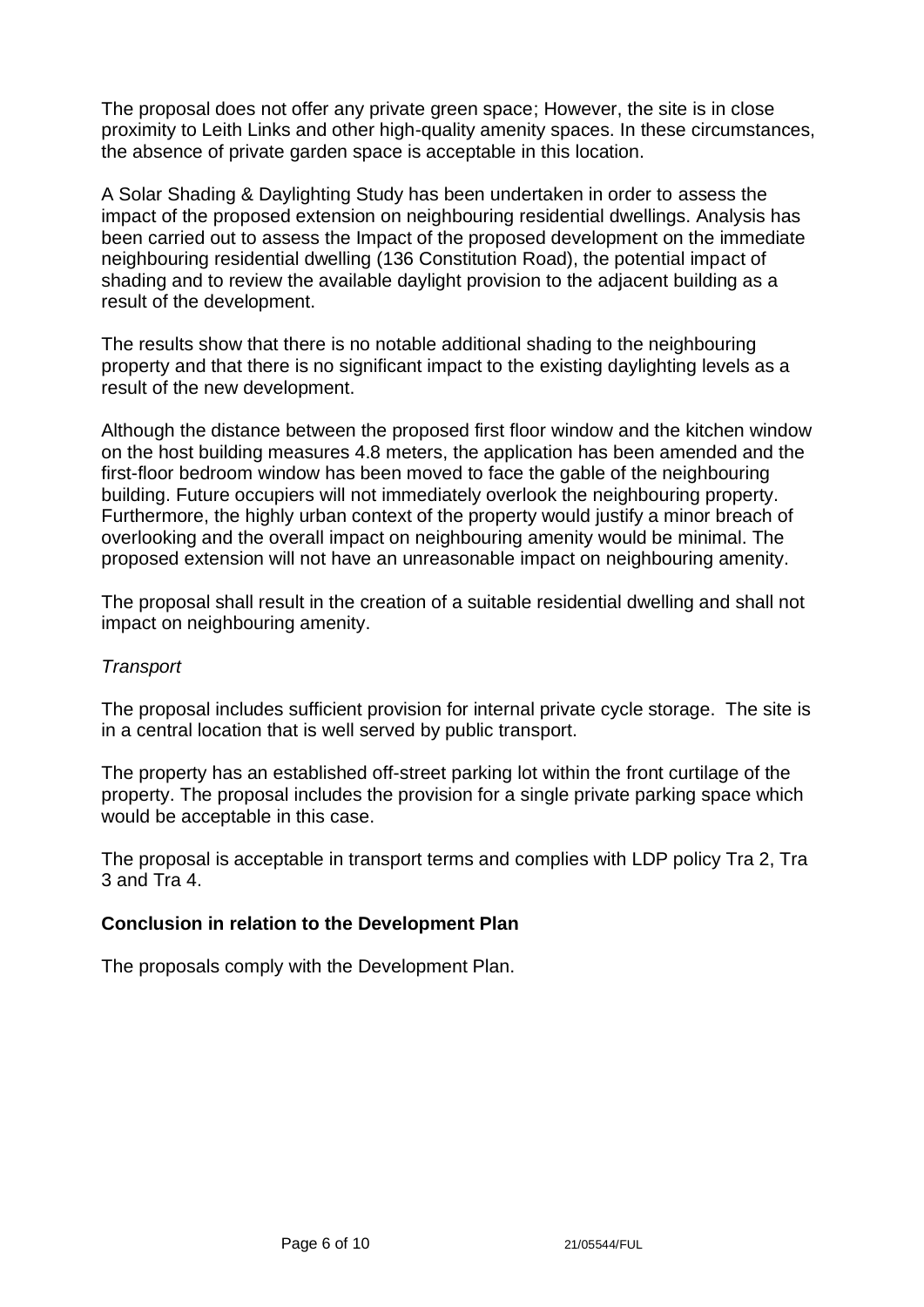# **d) There are any other material considerations which must be addressed?**

The following material planning considerations have been identified:

#### SPP - Sustainable development

Scottish Planning Policy (SPP) is a significant material consideration due to the LDP being over 5 years old. Paragraph 28 of SPP gives a presumption in favour of development which contributes to sustainable development. Paragraph 29 outlines the thirteen principles which should guide the assessment of sustainable development.

The proposal complies with Paragraph 29 of SPP.

#### Emerging policy context

The Draft National Planning Framework 4 is being consulted on at present and has not been adopted. As such, little weight can be attached to it as a material consideration in the determination of this application.

While City Plan 2030 represents the settled will of the Council, it has not yet been submitted to Scottish Ministers for examination. As such, little weight can be attached to it as a material consideration in the determination of this application.

#### Equalities and human rights

Due regard has been given to section 149 of the Equalities Act 2010. No impacts have been identified.

Consideration has been given to human rights. No impacts have been identified through the assessment and no comments have been received in relation to human rights.

#### Public representations

The application has received eight letters of representation. The letters were all in objection to the proposals.

A summary of the representations is provided below:

#### *material considerations*

Negative impact on the character and setting of the listed building; this is addressed in section a) *listed buildings*

Proposal would create an asymmetrical addition to the detriment of the listed building; this is addressed in section a) *listed buildings*

Negative impact on the character and setting of the conservation area; this is addressed in section b) *conservation area*

The proposed green roof would negatively impact the character of the conservation area; this is addressed in section b) *conservation area*

Incongruous design using non-traditional materials; this is addressed in section c) *Scale, form and design*

Noise generated would negatively impact on neighbouring amenity; this is addressed in section c) *Amenity*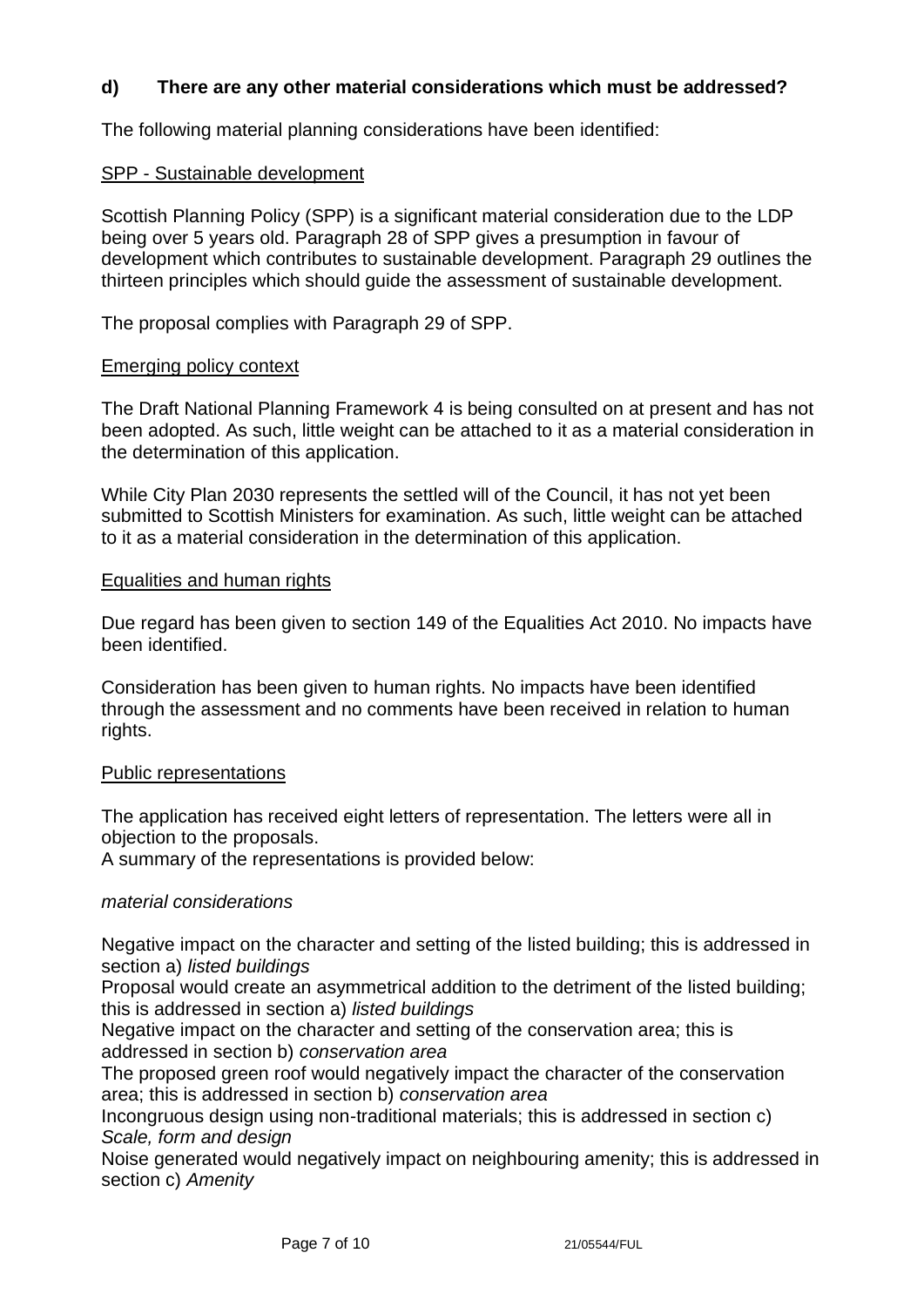Negative impact on neighbouring privacy; this is addressed in section c) *Amenity* Negative impact on residential amenity; this is addressed in section c) *Amenity* Negative impact on sunlight/daylight to neighbouring units; this is addressed in section c) *Amenity*

Proposal would have a negative impact on the car parking provision; this is addressed in section c) *Transport*

#### *non-material considerations*

- − Proposal shall be built on open space and shall impact views currently enjoyed onto open space - proposal is not on open space
- − Enforcement case relating to the painting of a downpipe should be addressed not material to this application but to the relevant enforcement case (16/00066/ELBB)

#### *Conclusion in relation to other material considerations*

The proposal does not raise any issues in relation to identified material considerations. These material considerations therefore support the grant of planning permission.

## **Overall Conclusion**

The proposals would preserve the character and setting of the listed buildings and Leith conservation area and are acceptable with regard to Sections 59 and 64 of the Planning (Listed Buildings and Conservation Areas) (Scotland) Act 1997, the Edinburgh Local Development Plan and the Council's non-statutory guidance. The proposal will achieve an acceptable residential environment, shall not have a detrimental impact on the character of the listed building and conservation area and the proposed conversion of the building to housing is acceptable. It is recommended that the application be granted.

# **Section C - Conditions/Reasons/Informatives**

The recommendation is subject to the following;

## **Informatives**

It should be noted that:

- 1. The works hereby permitted shall be commenced no later than the expiration of three years from the date of this consent.
- 2. No development shall take place on the site until a 'Notice of Initiation of Development' has been submitted to the Council stating the intended date on which the development is to commence. Failure to do so constitutes a breach of planning control, under Section 123(1) of the Town and Country Planning (Scotland) Act 1997.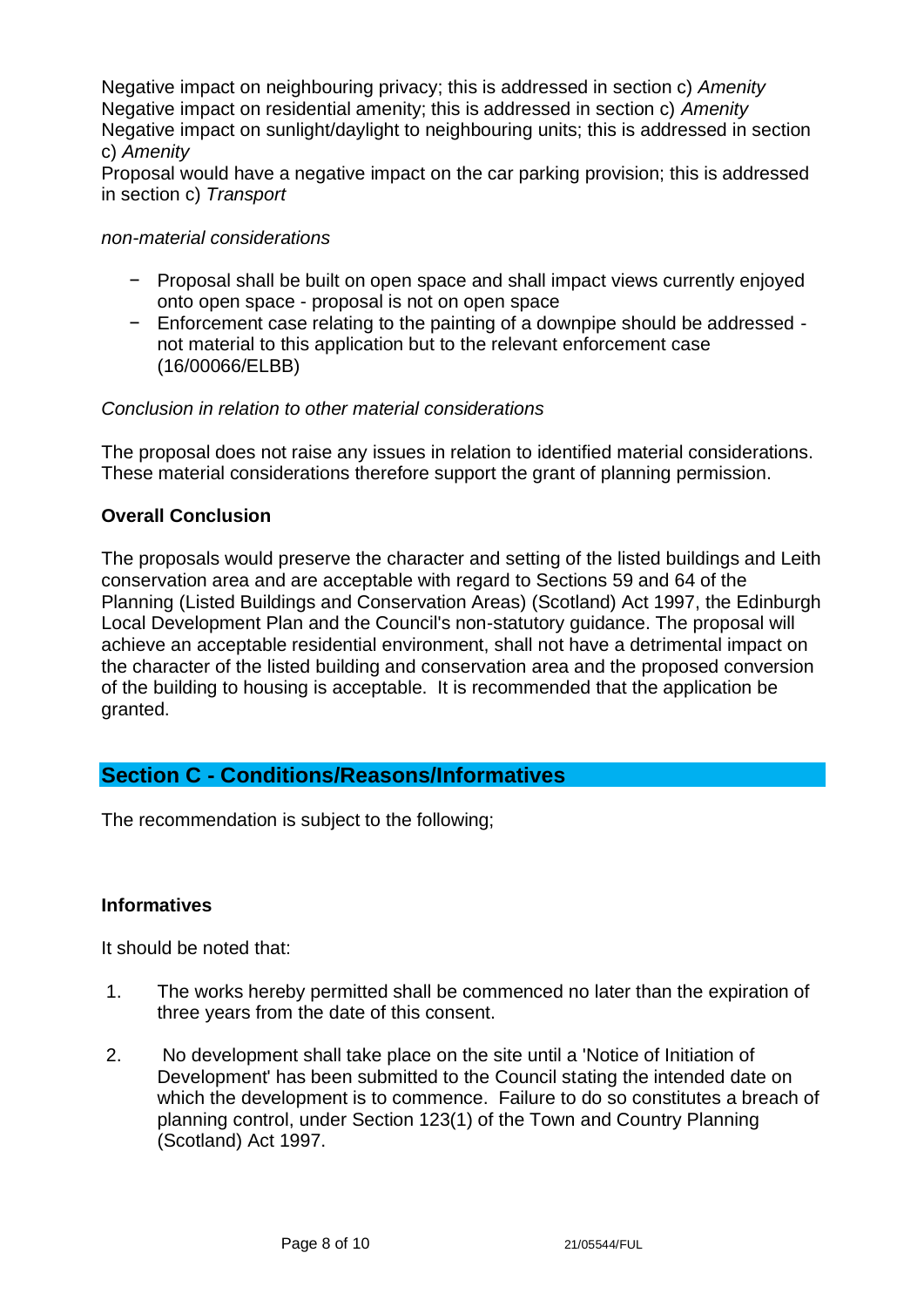- 3. As soon as practicable upon the completion of the development of the site, as authorised in the associated grant of permission, a 'Notice of Completion of Development' must be given, in writing to the Council.
- 4. This consent is for planning permission only. Work must not begin until other necessary consents, e.g. listed building consent, have been obtained.

# **Background Reading/External References**

To view details of the application go to the [Planning Portal](https://citydev-portal.edinburgh.gov.uk/idoxpa-web/applicationDetails.do?activeTab=summary&keyVal=R19VXGEWJCH00)

**Further Information -** [Local Development Plan](https://www.edinburgh.gov.uk/local-development-plan-guidance-1/edinburgh-local-development-plan/1)

**Date Registered: 20 October 2021**

**Drawing Numbers/Scheme**

01,02A,03-04,05A

Scheme 2

**David Givan Chief Planning Officer PLACE The City of Edinburgh Council**

Contact: Adam Gloser, Planning Officer E-mail:adam.gloser@edinburgh.gov.uk